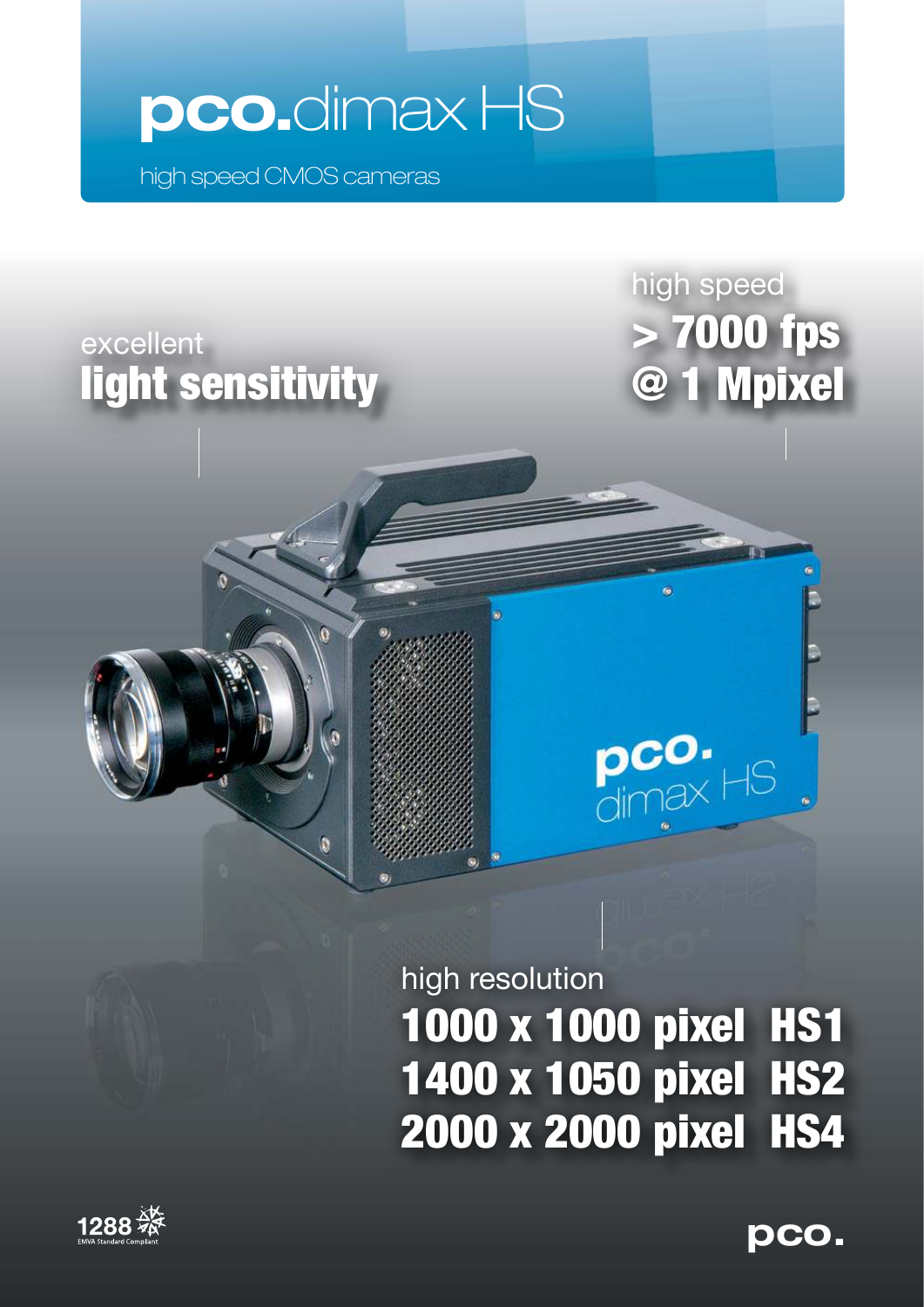# features



Different images of a high speed sequence of a 3D material test, which was recorded with two high speed cameras. The images show how the material was lenghtened and torn into two parts. The pattern was sprayed onto the sample to improve the 3D calculations.

### **free of session referencing**

With innovative use of on chip information, the pco.dimax offers an operation free from session referencing, which does not require any additional mechanical shutter for dark referencing. The pco.dimax incorporates an internal fully automatic referencing feature that does not need additional operator intervention. Therefore it is possible to change frame rates "on the fly" (during recording).



The top image shows the typical fixed pattern structures in the dark image of high speed CMOS image sensors, while the lower image shows less and more homogeneous noise in the dark image of a pco.dimax.

#### **linearity**

For quantitative image measurements and analysis the linearity of the camera is a prerequisite. The EMVA 1288 linearity measurement results, as shown in the graph next to this text, demonstrate the scientific grade linearity that is a feature of the pco.dimax.

### **low light performance**

The customized CMOS image sensor in combination with proprietary algorithms achieves a very low dark signal non-uniformity (DSNU), which can be seen in the figure in a comparison of the dark image of a standard high speed CMOS image sensor and a dark image of the pco.dimax. Hence high quality images can also be recorded at low light sceneries. The low light performance is even further improved by the CDI mode, which is explained on the next page.



EMVA 1288 linearity measurement of a pco.dimax camera.



Different images of a highspeed sequence that was recorded for a music video, showing a woman jumping on a trampoline and performing a back salto.

## **pco.** <sup>2</sup>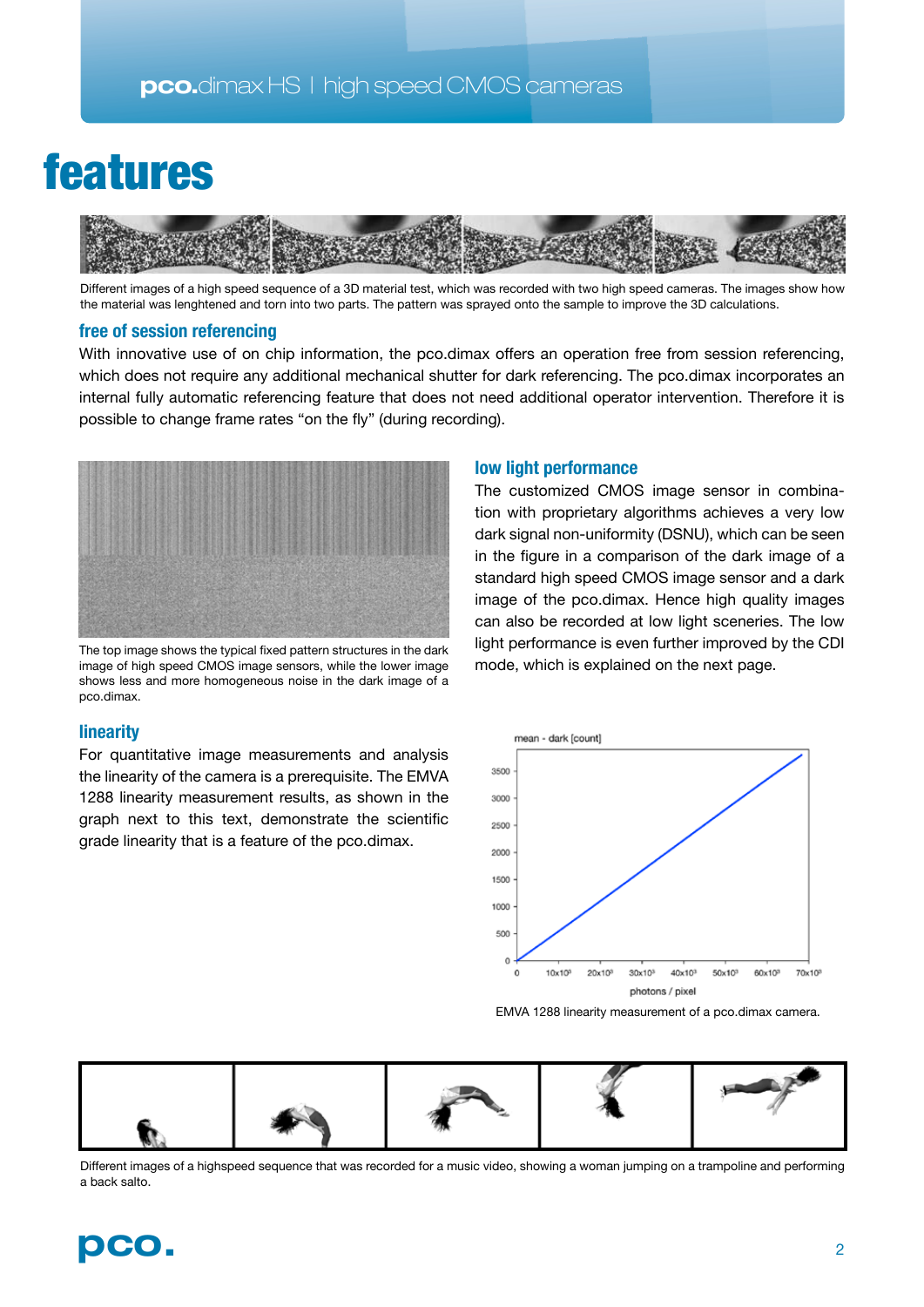## features

#### **light sensitivity & ISO speed**

Compared to analog photographic films, which are limited to one light sensitivity value, the pco.dimax HS offers a range of sensitivities (displayed as a band in the figure) called ISO speeds, specified by the ISO Standard 12232. It defines the parameters  $s_{sat}$ ,  $s_{noise40}$ and  $s_{\text{noise10}}$  for digital camera characterization.  $S_{\text{sat}}$  gives the maximum amount of light the sensor can process.  $S_{noise40}$  defines "excellent" and  $S_{noise10}$ "acceptable image quality". Both  $s_{\text{noise40}}$  and  $s_{\text{noise10}}$ are based on noise and quality image comparisons. Qualitatively speaking, the broader the band from  $s_{\text{est}}$ to  $s_{noise10}$  (see figure), the better the camera performance becomes. The pco.dimax provides image recording from ISO Speed 1250, for highest quality, up to 16,000 and more at high frame rates.



The graph shows the ISO 12232 values  $s_{est}$ ,  $s_{40}$  and  $s_{10}$  relative to the formerly used sensitivity values for negative film (examples give ASA 200 and ASA 1000) along a virtual sensitivity scale.

#### **synchronization & trigger**

A precise camera to camera synchronization for pco.dimax cameras is integrated by a master-slave mode with a remarkable low jitter (< 50 ns). Further a variety of trigger signals can be used for sequence as well as for single image triggering, allowing for low level, high level, differential and passive signals at the optically isolated inputs. Time code can be added by an IRIG-B signal (modulated or unmodulated). These features are extremely useful for stereo camera applications for 3D motion analysis and 3D particle image velocimetry (3D PIV) measurements.

### **CDI**

If structural information in the dark side of the histogram of the images is of major importance, the pco.dimax with its correlated double image (CDI) mode offers to record images with increased dynamic range and a 30% better performance on the weak signal side of the images (at the expense of half of the usual frame rate).



Different images of a highspeed sequence of an airbag inflation, which was recorded with two highspeed cameras. With the stereo setup it was possible to analyze the airbag inflation in three dimensions without any marker on the airbag.

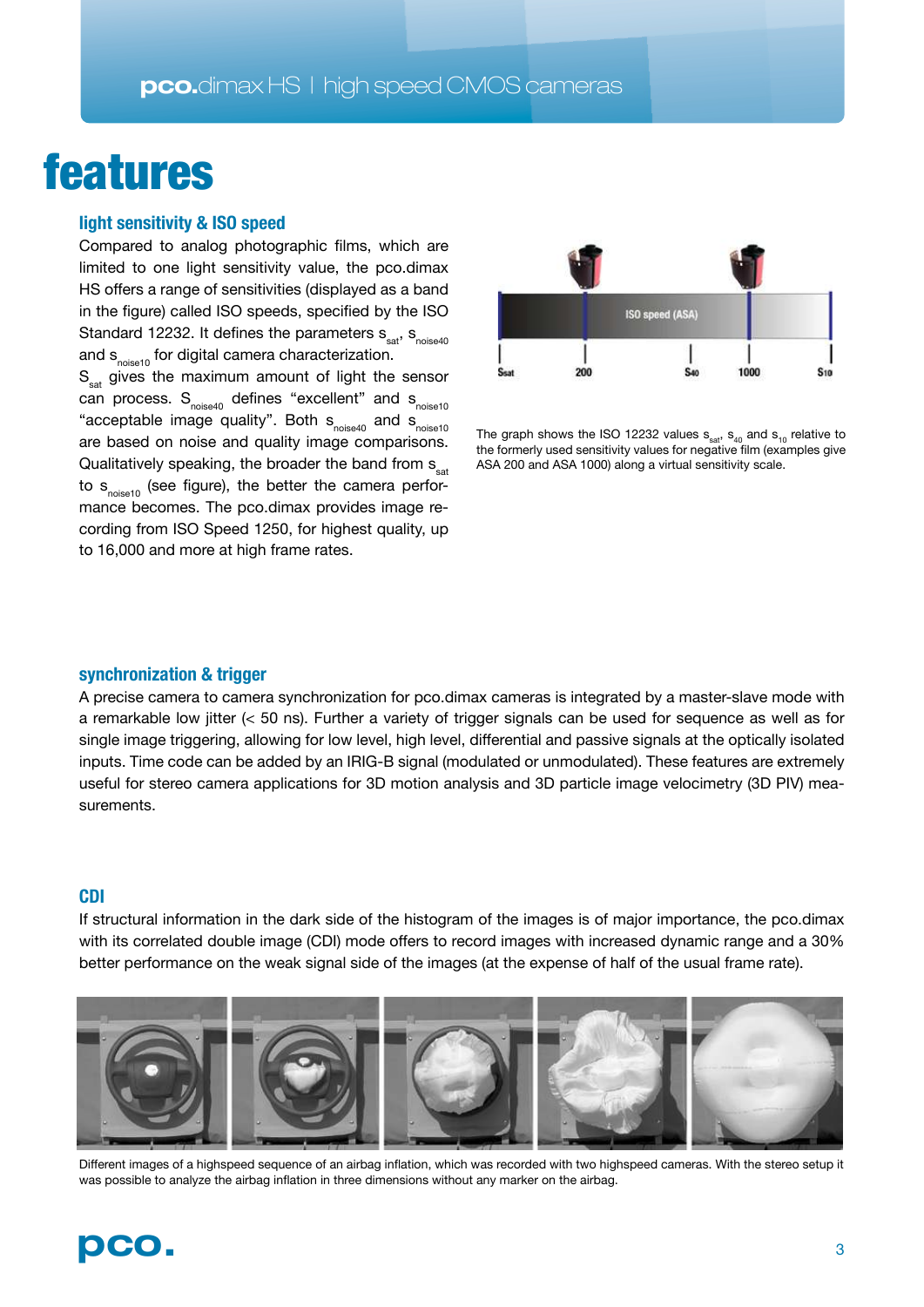# technical data

## **image sensor HS1/HS2/HS4 frame rate table<sup>3</sup>**

| type of sensor              | <b>CMOS</b>                                      |  |
|-----------------------------|--------------------------------------------------|--|
| image sensor                | proprietary                                      |  |
| resolution ( $h \times v$ ) | 1000 x 1000 pixel HS1                            |  |
|                             | 1400 x 1050 pixel HS2                            |  |
|                             | 2000 x 2000 pixel HS4                            |  |
| pixel size (h x v)          | 11 $\mu$ m x 11 $\mu$ m                          |  |
| sensor format / diagonal    | $11.0 \times 11.0$ mm <sup>2</sup> / 15.6 mm HS1 |  |
|                             | 15.4 x 11.6 mm <sup>2</sup> / 19.3 mm HS2        |  |
|                             | 22.0 x 22.0 mm <sup>2</sup> / 31.1 mm HS4        |  |
| shutter mode                | global (snapshot)                                |  |
| fullwell capacity           | 36000 e-                                         |  |
| readout noise               | $23$ e <sup>-</sup> rms (typ.)                   |  |
|                             | 18 $e$ -rms (CDI, typ.)                          |  |
| dynamic range               | 1600:1(64 dB)                                    |  |
|                             | 2000:1(65 dB, CDI <sup>1</sup> )                 |  |
| quantum efficiency          | 50 % @ peak                                      |  |
| spectral range              | 290 nm  1100 nm                                  |  |
| dark current                | 530 e-/pixel/s @ 20 °C                           |  |
| <b>DSNU</b>                 | < 0.6 cnts. rms @ 90 % center zone               |  |
| <b>PRNU</b>                 | $15.4 \times 100$ 80 % signal                    |  |
|                             |                                                  |  |

#### **camera HS1/HS2/HS4**

| max. frame rate                | 7039 fps HS1                           |
|--------------------------------|----------------------------------------|
| (full frame)                   | 5469 fps HS2                           |
|                                | 2277 fps HS4                           |
| exposure/shutter time          | $1.5 \,\mu s$ 40 ms                    |
| dynamic range A/D              | 12 bit                                 |
| A/D conversion factor          | 8.34 e-/count                          |
| region of interest             | steps of 2 x 2 pixel (centered)        |
| non linearity                  | $< 0.5 %$ (diff.) / $< 0.2$ (integr.)  |
| primary image memory           | 9 GB / 18 GB / 36 GB                   |
| (camRAM)                       |                                        |
| trigger input signals          | frame trigger, sequence trigger,       |
|                                | stop trigger <sup>2</sup>              |
| trigger output signals         | exposure, busy                         |
| data interface                 | USB 3.0, GigE/USB 2.0,                 |
|                                | CameraLink                             |
| time stamp                     | in image (1 µs resolution)             |
| time code input                | <b>IRIG-B (optional)</b>               |
| interframing time <sup>4</sup> | $3.15 \,\mu s$                         |
| operational shock              | 30 g @ 11 ms, half sine wave, all axes |
| operational vibration          | 25 g @ 1 - 150 Hz, all axes            |
|                                |                                        |

#### **general HS1/HS2/HS4**

| power supply              | 90260 VAC (12 VDC opt.)                 |
|---------------------------|-----------------------------------------|
| power consumption         | 90 W (130 W with battery <sup>5</sup> ) |
| weight                    | 7.9 kg                                  |
| ambient temperature       | $+5$ °C $+40$ °C                        |
| operating humidity range  | 10 %  90 % (non-condensing)             |
| storage temperature range | $-20 °C + 70 °C$                        |
| optical interface         | F-mount (std.) / C-mount (opt.)         |
| CE / FCC certified        | <b>ves</b>                              |
|                           |                                         |

| typical examples<br>[pixel] | frame rate | recordina<br>time $(36 GB)$ | images in<br>memory (36 GB) |
|-----------------------------|------------|-----------------------------|-----------------------------|
| <b>pco.dimax HS1</b>        |            |                             |                             |

| 1000 x 1000      | 7039 fps  | 6.9 s  | 48497  |
|------------------|-----------|--------|--------|
| $800 \times 600$ | 12841 fps | 7.7 s  | 98491  |
| 640 x 480        | 17985 fps | 8.8 s  | 157958 |
| $320 \times 200$ | 46746 fps | 14.0 s | 653411 |
|                  |           |        |        |

| pco.dimax HS2    |           |        |        |
|------------------|-----------|--------|--------|
| 1400 x 1050      | 5469 fps  | 6.2s   | 33943  |
| 1280 x 720       | 8226 fps  | 6.4 s  | 52839  |
| 1000 x 1000      | 7039 fps  | 6.9 s  | 48497  |
| 800 x 600        | 12841 fps | 7.7 s  | 98491  |
| 640 x 480        | 17985 fps | 8.8 s  | 157958 |
| $320 \times 200$ | 46746 fps | 14.0 s | 653411 |

#### **pco.dimax HS4**

| 2000 x 2000 | 2277 fps  | 5.6s   | 12729  |
|-------------|-----------|--------|--------|
| 1400 x 1050 | 5469 fps  | 6.2s   | 33943  |
| 1280 x 720  | 8226 fps  | 6.4 s  | 52839  |
| 1000 x 1000 | 7039 fps  | 6.9 s  | 48497  |
| 800 x 600   | 12841 fps | 7.7 s  | 98491  |
| 640 x 480   | 17985 fps | 8.8 s  | 157958 |
| 320 x 200   | 46746 fps | 14.0 s | 653411 |
|             |           |        |        |



 $1$  in correlated double image mode (CDI) the readout noise is reduced and therefore the intrascene dynamic is improved. 2 all trigger input signals are optically isolated and various signal conditions can be selected like: low

level TTL, high level TTL, differential (RS-485) and passive (contact closure).

<sup>3</sup>the given resolutions are selected for the frame rate calculations only, they are not mandatory. For region of interest conditions see table "camera".

<sup>4</sup>time between two consecutive images for particle image velocimetry (PIV) applications time between two collections<br>5 includes charging current

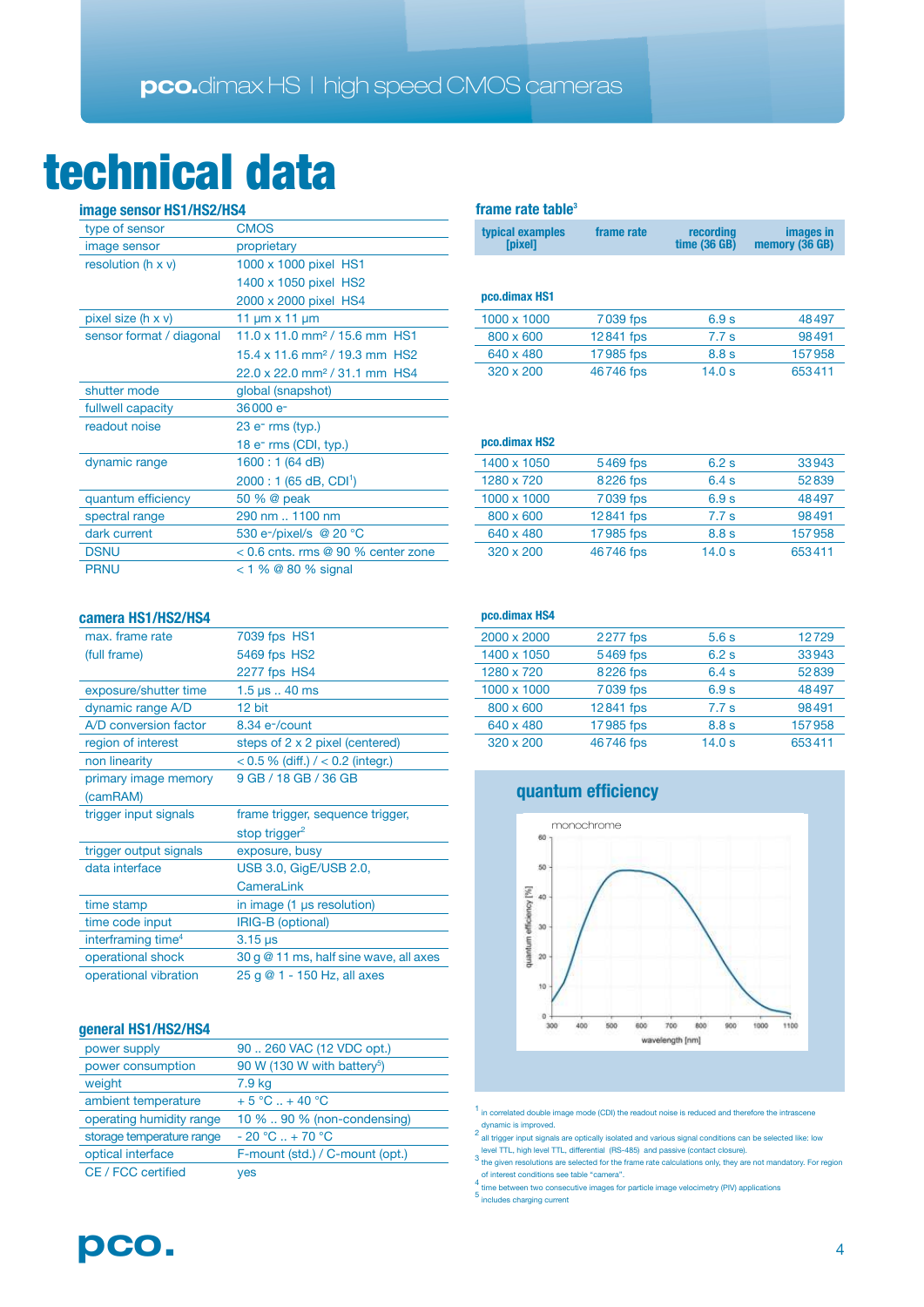# technical data

## **software**

For camera control, image acquisition and archiving of images in various file formats PCO provides the software application Camware (Windows XP, 7 and 8).

A camera SDK (software development kit) including a 32 / 64 bit dynamic link library for user customization and integration on PC platforms is available for free.

For a list of third party software supported, please visit www.pco.de

| <b>ISO</b> speed rating <sup>1</sup>  |                        |         |
|---------------------------------------|------------------------|---------|
| monochrome (raw)                      | $S_{\rm sat}$          | 1 2 5 0 |
|                                       | $S_{noise, 40}$        | 2 500   |
|                                       | $S_{\text{noise}, 10}$ | 16 000  |
| monochrome (raw & NLM noise filtered) | $S_{sat}$              | 1 2 5 0 |
|                                       | $S_{\text{noise}, 40}$ | >10000  |
|                                       | s<br>noise, 10         | > 50000 |

<sup>1</sup> ISO 12232: Photography - Electronic still-picture cameras - Determination of ISO speed

### **options**

custom made versions; rechargable battery packs

### **dimensions**

F-mount lens changeable adapter.



All dimensions are given in millimeter.





**camera views**







Further information can be found on www.pco.de



 $C \in$ **FC** 



 $\boxtimes$